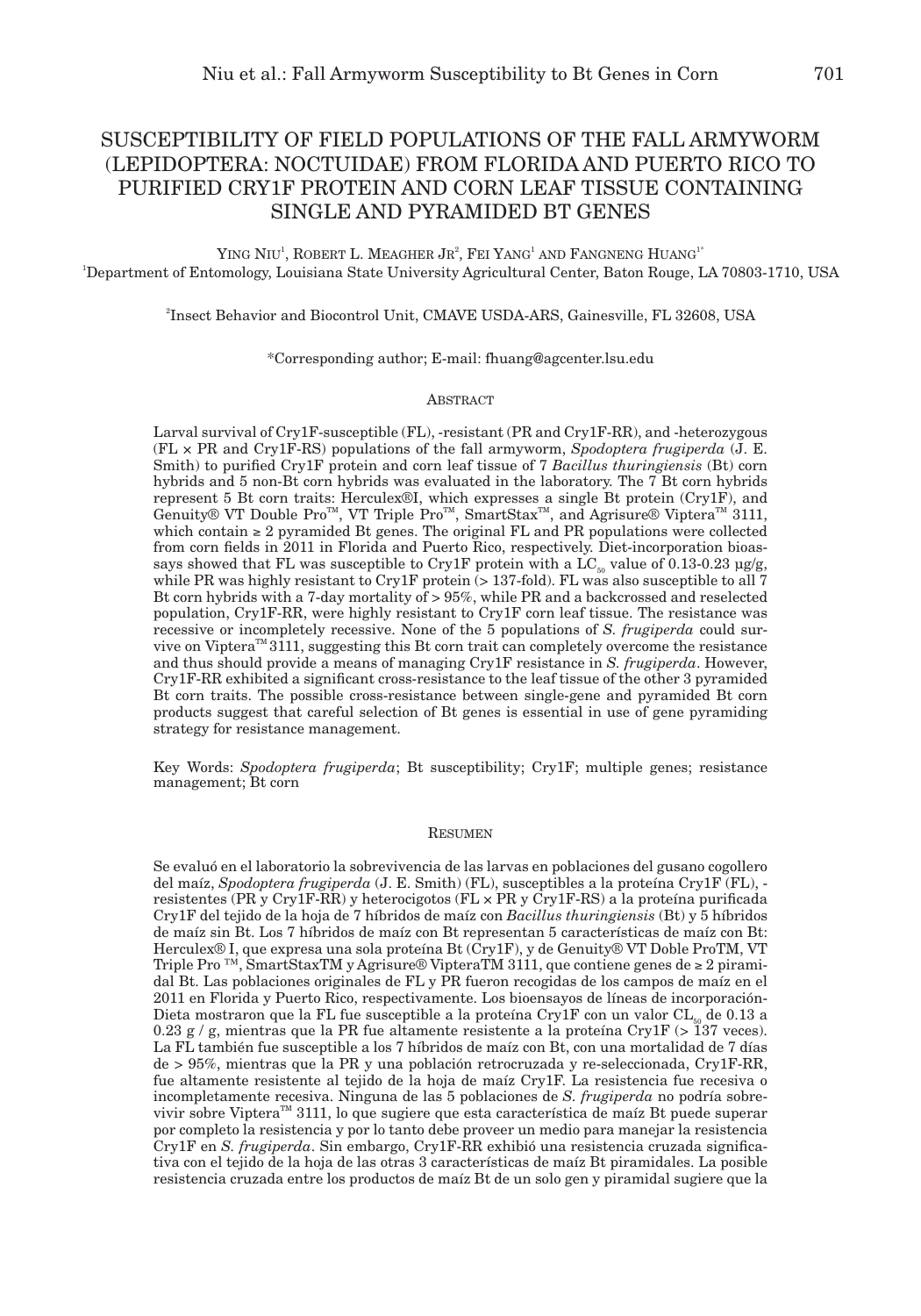selección cuidadosa de los genes Bt es esencial en el uso de la estrategia de pirámide de gen para el manejo de resistencia.

Palabras Clave: *Spodoptera frugiperda*; susceptibilidad Bt; Cry1F; genes múltiples, manejo de resistencia, maíz Bt

Transgenic corn hybrids expressing *Bacillus thuringiensis* (Bt) proteins were initially developed to reduce injury from corn stalk borers such as the European corn borer, *Ostrinia nubilalis* (Hübner) and southwestern corn borer, *Diatraea grandiosella* (Dyar). Fall armyworm, *Spodoptera frugiperda* (J. E. Smith), is an important pest of corn in both North and South America (Pashley et al. 1985; Pashley 1986; Buntin et al. 2004; Chilcutt et al. 2007). Several studies have evaluated the field efficacy of first generation single gene Bt corn products (e.g. YieldGard® Corn Borer, Herculex®I) against *S. frugiperda* (Buntin et al. 2000; 2004; Buntin 2008; Siebert et al. 2008). Results of these studies showed that the single gene Bt corn also could suppress *S. frugiperda* but the suppression levels were usually not high enough to qualify as "high dose". For this reason, *S. frugiperda* is not listed as a target species of the first generation Bt corn technologies except Herculex®I expressing the Cry1F protein (US EPA 2001a).

Herculex®I Cry1F corn was first registered in 2001 in the United States and later became commercially available in the United States and Puerto Rico in 2003 to control stalk borers and some Noctuidae moths including *S. frugiperda*. This insect has been reported as the most important corn pest in Puerto Rico (US EPA 2007; Storer et al. 2010). Unfortunately, field resistance to Cry1F corn was observed in *S. frugiperda* populations in Puerto Rico in 2006 (Storer et al. 2010). This became the first example of field resistance to commercial Bt crops in the world (US EPA 2007; Matten et al. 2008; Storer et al. 2010). Besides intensive plantings of Cry1F corn during the 3 yr in Puerto Rico, several other factors might have contributed to the development of field resistance (US EPA 2007; Storer et al. 2010; Huang et al. 2011). To delay resistance development and broaden the target spectrum, a gene-pyramiding strategy has been utilized to develop transgenic plants that express multiple Bt proteins with dissimilar modes of action for targeting a same group of insect pests (Ghimire et al. 2011). The first commercialized pyramided Bt corn technologies for managing lepidopteran pests in the United States included Genuity®VT Double Pro<sup>TM</sup>, Genuity®VT Triple Pro<sup>TM</sup>, Genuity® SmartStax<sup>™</sup>, and Agrisure® Viptera<sup>™</sup> 3111. Compared to the first generation single-gene Bt corn, the pyramided Bt corn products are more effective for controlling some Noctuidae species including *S. frugiperda* (Burkness et al. 2010)

and thus *S. frugiperda* is listed as a target in all pyramided Bt corn traits that have been commercialized for managing above-ground lepidopteran corn pests in the United States (US EPA 2009; 2010; Monsanto 2012; Syngenta 2012).

During 2011, 2 field populations of *S. frugiperda* were established from larvae collected from corn fields in Florida and Puerto Rico, respectively. Preliminary studies showed that the Puerto Rico population was highly resistant to Cry1F corn plants, while the Florida population was still susceptible to the Cry1F corn. Therefore, these 2 populations of *S. frugiperda* should provide great value for analyzing cross-resistance to other Bt corn technologies, especially to the recently commercialized pyramided Bt corn. The objectives of this study were to 1) document the resistance of the field population of *S. frugiperda* from Puerto Rico to purified Cry1F protein and commercial Cry1F corn and 2) to determine the cross-resistance of this population to pyramided corn products.

### Materials and Methods

## Insect Sources

Two field populations of *S. frugiperda* were established from larvae collected from corn fields in Florida and Puerto Rico, respectively, in 2011. The Florida population (FL) was initiated from 96 larvae sampled from Hendry County in south Florida and the Puerto Rico population (PR) was developed from >300 larvae collected in southern Puerto Rico. Field-collected larvae were reared individually on a meridic diet (Ward's Stonefly Heliothis diet, Rochester, NY) in 30-ml plastic cups (Fill-Rite, Newark, NJ) until the pupal stage. The larval-rearing cups were held in 30-well trays (Bio-Serv, Frenchtown, NJ) and placed under room conditions until pupation. Pupae of each population were placed in 3.8-L paper containers (Huhtamaki Foodservice, De Soto, KS) containing ~100g of vermiculite (Sun Gro, Pine Bluff, AR) for adult emergence, mating, and oviposition. Insect populations had been maintained in the laboratory for 2 generations for FL and 3 generations for PR when this study was initiated.

Susceptibility of *S. frugiperda* was evaluated using 2 approaches: 1) a diet incorporating bioassay with purified Cry1F protein and 2) testing on leaf tissue of Bt and non-Bt corn hybrids. There were 2 independent trials for each test approach. For the diet incorporation bioassays, the first trial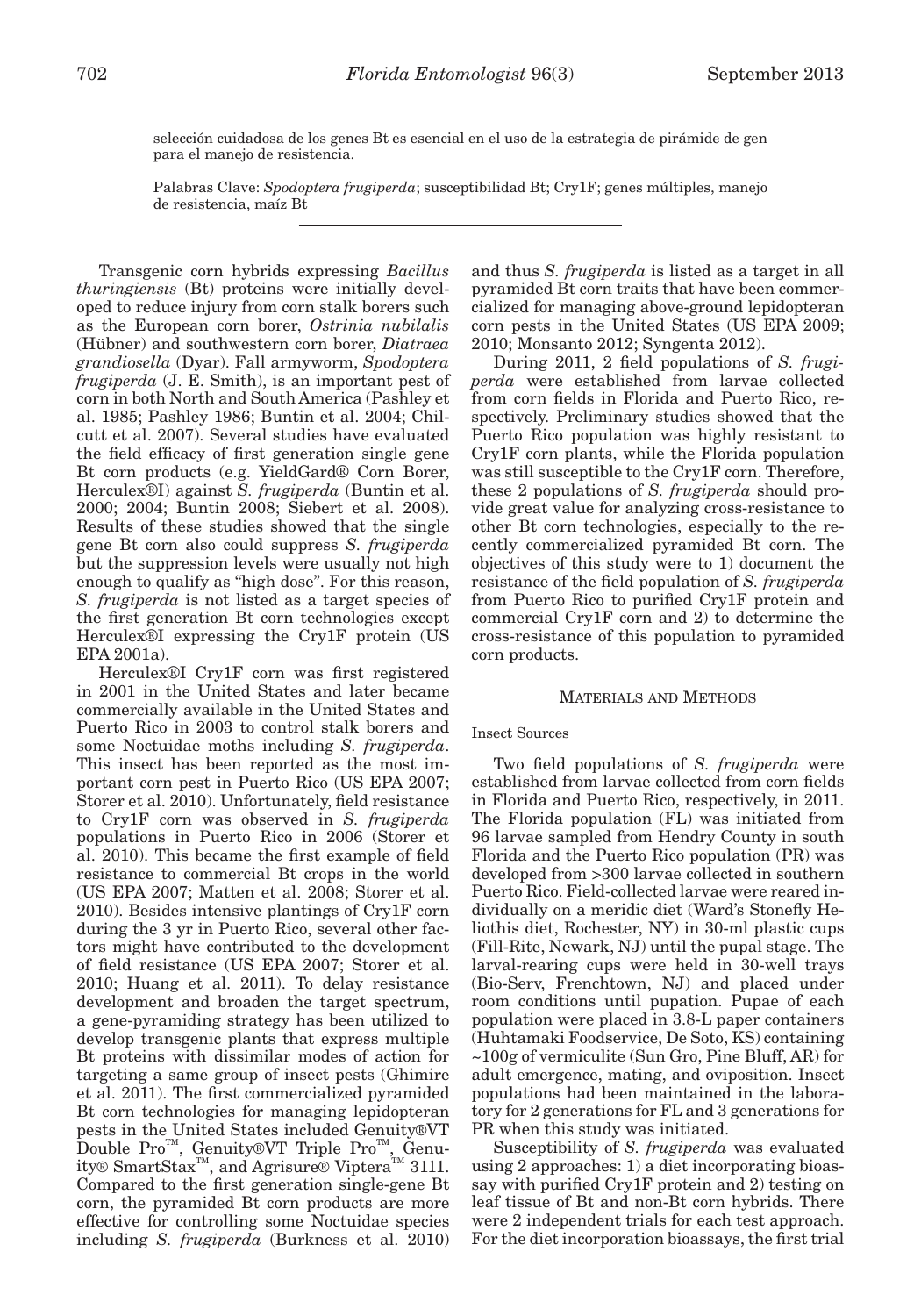used the original 2 populations (FL and PR) that were established from larvae collected from fields without further selection in the laboratory. In the first trial with leaf tissue bioassays, larval mortality was evaluated for 3 insect populations including FL, PR, and an  $F_1$  population (FL x PR) that was generated by crossing FL and PR. Results of the first trial showed that compared to FL, the PR population was highly resistant to both the purified Cry1F protein and Cry1F corn leaf tissue (see below). After the first trial with Cry1F protein and corn leaf tissue, the original PR larvae were selected on Cry1F corn (Pioneer 31D59) leaf tissue for 2 generations. In the selection process, 2-3 pieces of leaf tissue were placed in each well of 32-well C-D International trays (Bio-Ba-32, C-D International, Pitman, NJ). Approximately 5-10 newly hatched larvae were released in each well. For each generation, >1000 neonates were selected on Cry1F corn leaf tissue. After 7 days, the survivors were transferred into the diet. After each selection, approximately 120-180 survivors were reared until the next generation. If the number of survivors was more than enough (e.g. >180 larvae), only the survivors with a relatively bigger body size were used to develop the next generation. The Cry1F corn leaf tissue selected-PR populations were then backcrossed with the FL population and reselected for Cry1F resistance in  $\mathrm{F}_\mathrm{2}$  generations on Cry1F corn leaf tissue. The procedures of the reselections for Cry1F resistance in the  $F_{2}$  generations of the backcrosses were the same as described above. Thereafter, the backcrossed and reselected population was referred as Cry1F-RR. The Cry1F-RR population had been continuously selected on Cry1F corn leaf tissue for at least 2 more generations before it was used for this study. In addition, another  $F_1$  population (Cry1F-RS) was developed by crossing individuals from FL and Cry1F- RR. In the second trial, susceptibility of *S. frugiperda* was evaluated for all 3 populations including FL, Cry1F-RR, and Cry1F-RS in both diet incorporation and leaf tissue bioassays.

#### Source of Cry1F Protein and Corn Leaf Tissue

In the diet incorporation bioassays, purified trypsin-activated (99.9%) Cry1F protein was obtained from Case Western Reserve University, Cleveland, OH. The Cry proteins were produced using recombinant *Escherichia coli* culture and were subsequently activated with trypsin. The activated Cry proteins were lyophilized before they were used in the bioassays. The purity of Cry1F proteins was determined using high-performance liquid chromatography and sodium dodecyl sulfate polyacrylamide gel electrophoresis (Pusztai-Carey et al. 1995; Masson et al. 1998).

In the leaf tissue tests, susceptibility of *S. frugiperda* was evaluated on leaf tissue of 5 non-Bt

and 7 Bt corn hybrids (Table 1). The 7 Bt corn hybrids represent 5 Bt corn traits, which include 1 single-gene Bt corn product, Herculex®I and 4 pyramided Bt corn products, Genuity®VT Double Pro<sup>™</sup>, Genuity®VT Triple Pro™, Genuity® Smart- $\text{Stax}^{\text{TM}}$ , and Agrisure® Viptera<sup>™</sup> 3111. Herculex®I contains a single Bt gene, Cry1F (Event TC1507), effective for above-ground lepidopteran insects. VT Double  $Pro^{\mathbb{T}M}$  expresses 2 Cry proteins, Cry1A.105 and Cry2Ab2 (Event MON89034) and both proteins are effective against above-ground lepidopteran species including *S. frugiperda* (Monsanto 2012). VT Triple  $Pro<sup>TM</sup>$  contains the same 2 Cry proteins in VT-2P plus Cry3Bb1 (MON88017) which is effective against below-ground corn rootworms *Diabrotica* spp. (Coleoptera: Chrysomelidae) (Monsanto 2012). SmartStax<sup>™</sup> produces 6 Bt proteins including the 3 Bt proteins of VT Triple  $Pro^{\mathsf{TM}}$  plus Cry1F (Event TC1507) targeting lepidopteran species and Cry34/35Ab1 (Event DAS-59122) against rootworms (Monsanto 2012). Viptera<sup>TM</sup> 3111 expresses 3 Bt proteins including Vip3A (Event MIR162) and Cry1Ab (Event Bt11) for controlling lepidopteran species and mCry3A (Event MIR604) for managing rootworms (DiFonzo & Collen 2012). The 5 non-Bt corn hybrids were genetically closely related to 1 or 2 of the 7 Bt corn hybrids. In each of the 2 trials, larval morality of *S. frugiperda* was evaluated on corn leaf tissue of 5 Bt corn hybrids representing 5 Bt corn technologies along with 2 ( $1^{\text{st}}$  trial) or 3 ( $2^{\text{nd}}$  trial) non-Bt corn hybrids (Table 1). Expression (or not expression) of Bt proteins in plants was confirmed using ELISA-based assays (EnviroLogix, Quantiplate<sup>T1</sup> kits, Portland, ME).

## Diet Incorporation Assays

Larval susceptibility of *S. frugiperda* to purified Cry1F protein was individually assayed using a diet incorporation procedure in 128-cell trays (C-D International, Pitman, NJ). In each bioassay, 6-8 Cry1F concentrations were used. Cry1F concentrations used in each bioassay were slightly different depending on the insect population and amount of Cry1F protein available. In the first trial, Cry1F concentrations of 0, 0.1, 0.316, 1, 3.16, 10, and 31.6µg/g were used to assay both FL and PR populations. Based on the results of the first trial, Cry1F concentrations used in the  $2<sup>nd</sup>$  trial were modified to 0, 0.0316, 0.1, 0.316, 1, 3.16, and 10µg/g in assaying FL. In addition, concentrations of 31.6 (for both PR and Cry1F-RS) and 100µg/g (for PR only) were also included in the second bioassays. To prepare the appropriate concentrations of Bt diet, purified Cry1F protein was first suspended in distilled water at the room temperature and stirred completely using an iron stick to ensure that the protein was uniformly distributed in the solution. The Cry1F solutions were then mixed with a meridic diet (WARD'S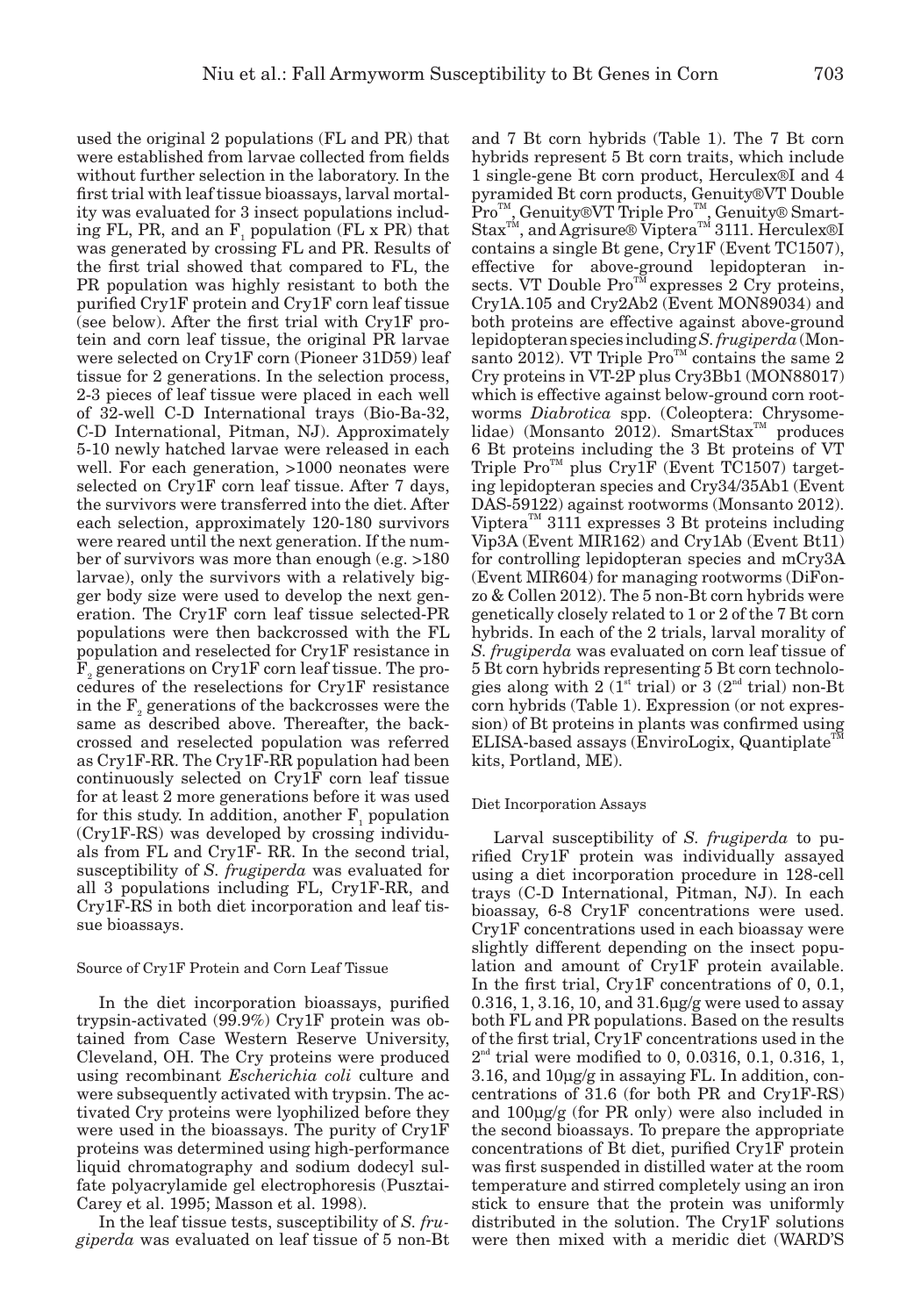| ׇ֚֘                           |
|-------------------------------|
| í                             |
|                               |
| Ì                             |
|                               |
| ٢                             |
| l                             |
|                               |
|                               |
|                               |
| l                             |
| l                             |
| l<br> <br>                    |
| ĺ<br>l                        |
|                               |
| $\frac{1}{1}$                 |
| l                             |
| l                             |
| j<br>í                        |
| Ì                             |
| ֕                             |
| l<br>l                        |
| į<br>֚֘                       |
| l<br>l                        |
| l                             |
| ֠                             |
| Ì<br>l                        |
| I                             |
|                               |
| $\overline{a}$                |
|                               |
| ׇ֚֘                           |
| l                             |
| l<br>l                        |
| $\overline{\phantom{a}}$<br>l |
| l<br>ׇ֚֚֚֕֡                   |
| ֕<br>l                        |
| l                             |
| ֕                             |
| i<br>l                        |
| $\frac{1}{2}$                 |
|                               |
|                               |
|                               |
| l                             |
| $\frac{1}{2}$                 |
| l                             |
| l<br>l                        |
| l                             |
| l                             |
| i<br>ì                        |
| ׇ֚֓֡                          |
| $\frac{1}{1}$                 |
| ׇ֚֬֓֡                         |
| İ<br>֓֕֕֡                     |
|                               |
|                               |
| j                             |
| ֕                             |
| ĺ<br>l                        |
|                               |
|                               |
|                               |
| ١                             |
| i<br>J                        |
| י                             |
| $\overline{\phantom{a}}$<br>l |
| ļ<br>l                        |
| ĺ<br>֠                        |
| l<br>t                        |
|                               |
| l                             |
| l<br>$\frac{1}{2}$            |
| i<br>֠                        |

|                                                             |               | TABLE 1. HYBRIDS USED IN EVALUATION OF SUSCEPTIBILITY OF SPODOPTERA FRUGIPERDA TO BT CORN. |               |                                |                                                                                                  |                                       |
|-------------------------------------------------------------|---------------|--------------------------------------------------------------------------------------------|---------------|--------------------------------|--------------------------------------------------------------------------------------------------|---------------------------------------|
| Traits                                                      | Corn hybrid   | Event                                                                                      | Used in       | in the figures<br>Abbreviation | Bt genes                                                                                         | Major target<br>pests                 |
| Non-Bt                                                      | DKC 61-22     | I                                                                                          | Trial 1       | NonBt-1                        | closely related to DKC 61-21                                                                     | I                                     |
| Non-Bt                                                      | DKC 67-86     | I                                                                                          | Trial         | NonBt-2                        | closely related to DKC 67-88                                                                     | $\begin{array}{c} \hline \end{array}$ |
| Non-Bt                                                      | DKC 63-45     | I                                                                                          | Trial 2       | NonBt-1                        | closely related to DKC 61-21                                                                     | I                                     |
| Non-Bt                                                      | N78N-GT       | $\overline{\phantom{a}}$                                                                   | Trial 2       | NonBt-2                        | closely related to N78N-3111                                                                     | $\overline{\phantom{a}}$              |
| Non-Bt                                                      | Pioneer 31G66 | $\overline{\phantom{a}}$                                                                   | Trial 2       | NonBt-3                        | closely related to Pioneer 31D59                                                                 | $\overline{\phantom{a}}$              |
| Herculex"I                                                  | Pioneer 31D59 | TC1507                                                                                     | Trial $1 & 2$ | HX1                            | Cry1F                                                                                            | lepidoptera                           |
| Genuity <sup>®</sup> VT Double Pro <sup>™</sup>             | DKC 64-04     | MON89034                                                                                   | Trial 1       | VT-2P                          | Cry1A.105, Cry2Ab2                                                                               | lepidoptera                           |
|                                                             | DKC 63-87     | MON89034                                                                                   | Trial 2       | VT-2P                          | Cry1A.105, Cry2Ab2                                                                               | lepidoptera                           |
| Genuity <sup>®</sup> VT Triple Pr <sup>oT</sup> M DKC 67-88 |               | MON89034+ MON 88017                                                                        | Trial 1       | VT-3P                          | Cry1A.105, Cry2Ab2, Cry3Bb1                                                                      | lepidoptera &<br>rootworms            |
|                                                             | DKC 62-97     | MON89034+ MON 86017                                                                        | Trial 2       | VT-3P                          | Cry1A.105, Cry2Ab2, Cry3Bb1                                                                      | lepidoptera &<br>rootworms            |
| Genuity® SmartStax®                                         | DKC 61-21     | MON89034+ MON88017+TC1507+<br>DAS-59122                                                    | Trial 1 & 2   | <b>SmartStax</b>               | $\begin{array}{l} \textrm{Cry1A.105, Cry2Ab, Cry1F,}\\ \textrm{Cry3Bb1, Cry34/35Ab} \end{array}$ | lepidoptera &<br>rootworms            |
| Agrisure® Viptera <sup>™</sup> 3111                         | N78N-3111     | MIR162+Bt11+MIR604                                                                         | Trial 1 & 2   | VIР                            | Vip3A, Cry1Ab, mCry3A                                                                            | lepidoptera &<br>rootworms            |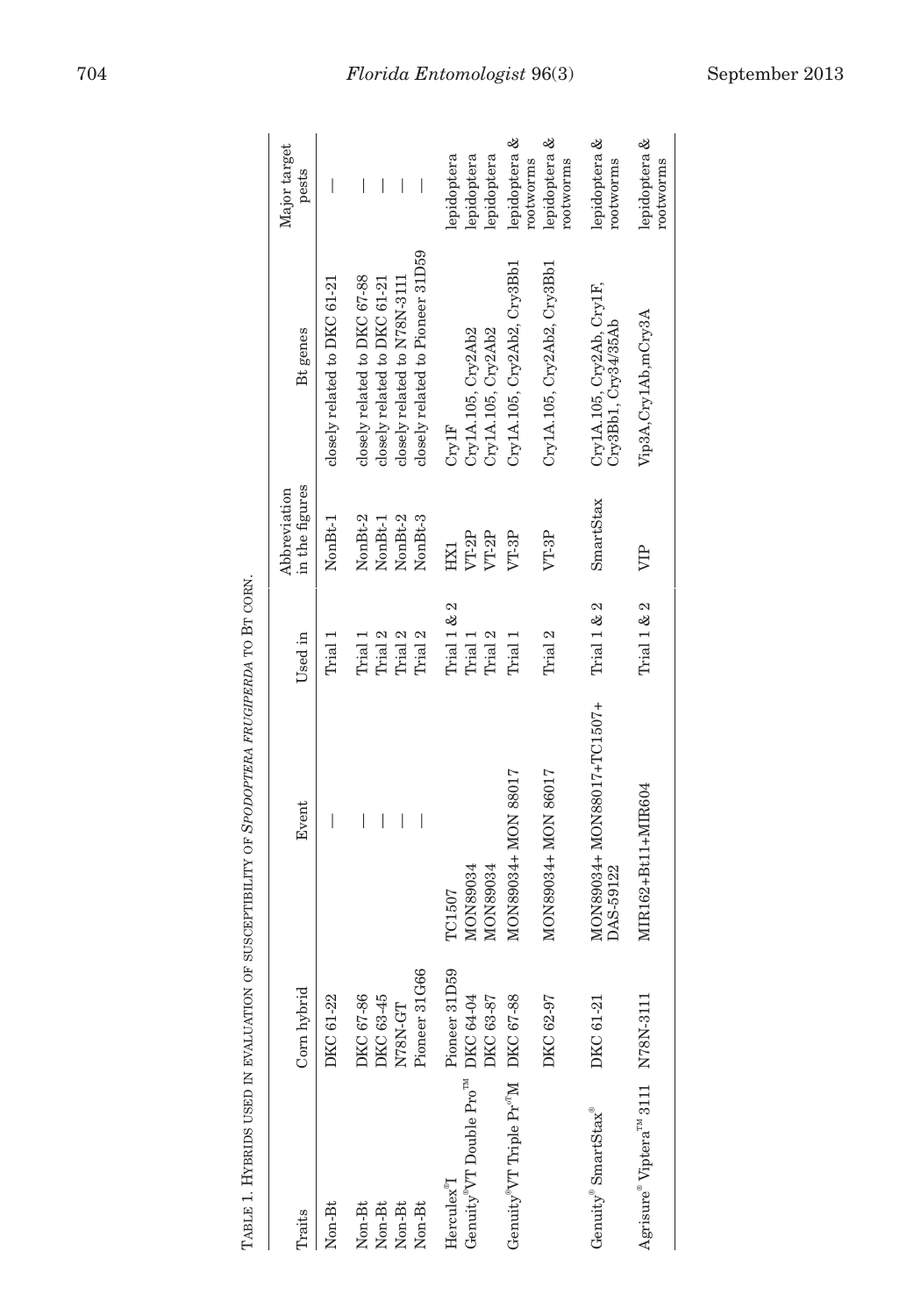Stonefly Heliothis diet) just prior to placing the diet into individual cells of the 128-cell trays. In the bioassay, approximately 1 g of treated diet was placed into each cell. One neonate  $\langle$  <24 h) was released on the diet in each cell. After larval inoculation, cells were covered with vented lids (C-D International, Pitman, NJ). The bioassay trays were placed in environmental chambers maintained at 28  $\degree$ C, 50% RH, and a 16:8 (L:D) h photoperiod. Larval mortality was recorded on the 7<sup>th</sup> day after inoculation. Larvae were considered dead if they did not respond after being touched with a camel hair bush. In a bioassay, each combination of insect population by Cry1F concentration was replicated 4 times with 16-32 larvae in each replicate.

## Leaf Tissue Test

Fully expanded leaf tissues of Bt and non-Bt corn hybrids were removed from greenhouse grown V5-V8 stage plants. In the bioassays, 2-3 pieces of leaf tissue were placed in each well of a 32-well C-D International tray (Bio-Ba-32, C-D International, Pitman, NJ). In each of the 2 trials, 4 neonates (<24 h old) of each of 3 populations were placed on the surface of the leaf tissue in each well. Bioassay trays containing leaf tissues and neonates were placed in growth chambers maintained at the same conditions as for the diet incorporation bioassays. Larval mortality was recorded on the  $7<sup>th</sup>$  day after release of neonates. As mentioned above, larvae were considered dead if they did not respond after being touched with a camel hair bush. In each trial, there were 4 replications for each combination of corn hybrid and insect population and each replication included 32 neonates in 8 wells  $(n = 128)$ .

#### Data Analysis

In the diet incorporation bioassay, larval mortality of *S. frugiperda* at a Cry1F concentration was corrected with mortality on the control diet using the method as described in Abbott (1925). The corrected concentration/mortality data were then subjected to a probit analysis to determine the Cry1F concentration that produced a 50% mortality value  $(LC_{50})$  and the corresponding 95% confidence interval (CI) (Finney 1971; SAS Institute 2010). For each bioassay, the Cry1F concentrations used in the probit analysis included the highest concentration that produced zero mortality, the lowest concentration that resulted in 100% mortality, and all results between those extremes (Huang et al. 2007). In the bioassays with PR and Cry1F-RR, no significant larval mortality was observed even at the highest Cry1F concentrations tested, and thus the  $LC_{50}$  values for these 2 populations were considered to be greater than the highest Cry1F concentrations used in the bioassays. Resistance ratios for each Cry protein were calculated using the  $LC_{50}$  value of PR, Cry1F-RR, or Cry1F-RS divided by the  $LC_{50}$  of the FL population.

Because the  $LC_{50}$  values of the PR and Cry1F-RR populations couldn't be calculated with the probit analysis, larval mortality data, after transformed by arcsine  $(x)^{0.5}$ , were also subjected to a two-way analysis of various (ANOVA) with Cry1F concentration and insect population as the 2 main factors. Similarly, in the 2 trials using corn leaf tissue, percent larval mortalities were first transformed by arcsine  $(x)^{0.5}$  and then analyzed using a 2 way ANOVA with corn hybrid and insect population as the 2 main factors (SAS Institute, 2010). Treatment means in all ANOVAs were separated with LSMEANS test at  $\alpha = 0.05$  level (SAS Institute, 2010).

In addition, the dominance level of Cry1F resistance in *S. frugiperda* was estimated using 2 approaches. The first approach involved the use of the Stone's dominance " $D$ " value. The  $LC_{50}$ values estimated in the  $2<sup>nd</sup>$  diet incorporation bioassays were used to calculate the dominance "D" value using the formula described in Stone (1968). The "D" value ranges from -1 to 1: a value of -1 indicating resistance is completely recessive; a value of 0 suggesting resistance is additive; and a value of 1 implying resistance is completely dominant. The dominance level of Cry1F resistance in *S. frugiperda* was also estimated as "effective dominance",  $D_{ML}$ , using the method as described in Bourguet et al. (2000).  $D_{\text{ML}}$  ranges between 0 and 1.  $D_{ML} = 0$  refers to a completely recessive resistance and  $D_{ML} = 1$  means the resistance is completely dominant. In this study,  $D_{\text{ML}}$ was estimated using the mortality data of the 3 insect populations recorded in each of the 2 trials on corn leaf tissue of 4 Bt corn technologies.  $D_{ML}$ for Viptera<sup>TM</sup>3111 couldn't be calculated because all insect populations exhibited 100% mortality on the Bt corn leaf tissue in both trials.

#### **RESULTS**

Susceptibility of Field Populations from Florida and Puerto Rico to Purified Cry1F Protein: Trial # 1

The FL population was susceptible to the purified Cry1F protein with a  $LC_{50}$  of 0.23µg/g and a 95% CI of 0.11-0.37µg/g (Table 2). Relative to FL, PR was highly resistant to the Cry1F protein. No significant larval mortality  $(13.7\%, \text{cor-}$ rected mortality) of PR was observed across all the Cry1F concentrations assayed and thus the  $LC_{50}$  value of this population was estimated to be > 31.6 µg/g, which corresponded a resistance ratio  $of >137-fold.$ 

Two-way ANOVA showed that the main effects of both Cry1F concentration and insect popula-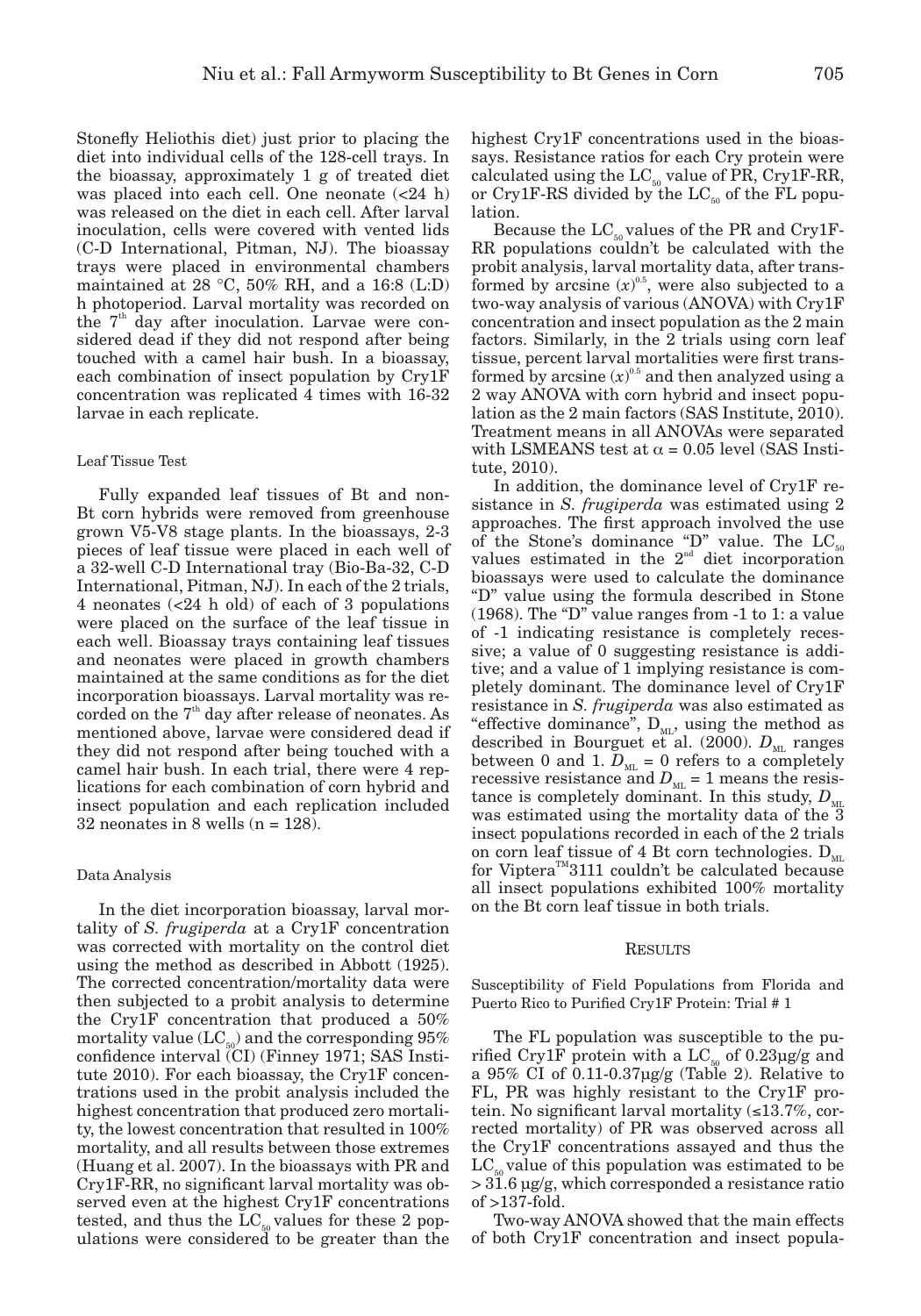| Population | $N^{\scriptscriptstyle\#}$ | $Slope \pm SE$  | $LC_{\infty}(95\%CI)(\mu g/g)$ | $\chi^2$ | df | Resistance ratio |
|------------|----------------------------|-----------------|--------------------------------|----------|----|------------------|
|            |                            |                 | Trial 1                        |          |    |                  |
| FL         | 503                        | $1.13 \pm 0.18$ | $0.23(0.11-0.37)$              | 45.87    | 18 |                  |
| <b>PR</b>  |                            |                 | >31.6                          |          |    | >137             |
|            |                            |                 | Trial 2                        |          |    |                  |
| FL         | 553                        | $1.38 \pm 0.22$ | $0.13(0.07-0.20)$              | 71.62    | 18 |                  |
| $Cry1F-RS$ | 675                        | $1.47 \pm 0.16$ | $1.07(0.76 - 1.50)$            | 64.08    | 22 | 8.2              |
| $Cry1F-RR$ |                            |                 | >100                           |          |    | >769             |
|            |                            |                 |                                |          |    |                  |

TABLE 2. LC<sub>50</sub>S AND 95% CONFIDENCE INTERVALS (CI) BASED ON LARVAL MORTALITY OF *SPODOPTERA FRUGIPERDA* neonates on diet treated with purified Cry1F *Bacillus thuringiensis* protein. \*

# Total number of neonates assayed.

<sup>†</sup>Resistance ratio of an insect population was calculated by dividing the LC<sub>50</sub> value of the population by that of the FL population.

tions on the 7-day larval mortality were significant  $(F = 31.31$ ; df = 6, 41;  $p < 0.0001$  and  $F =$ 308.16; df = 1, 41; *p* < 0.0001, respectively). The effect of the interaction of the 2 factors was also significant ( $F = 26.82$ ; df = 6, 41;  $p < 0.0001$ ). Significant larval mortality (50.2%) of the FL population occurred at 0.1 µg/g, the lowest concentration assayed, and the mortality reached 95.4% at 3.16  $\mu$ g/g and 100% at 10  $\mu$ g/g (Fig. 1). In contrast, Cry1F at all tested concentrations did not cause any significantly greater mortality to PR than those observed on non-Bt control diet.

Susceptibility of FL, Cry1F-RR, and Cry1F-RS Populations to Purified Cry1F Protein: Trial # 2

Similarly as observed in the first trial, the FL population was still susceptible to the purified Cry1F protein with a  $\text{LC}_{\scriptscriptstyle{50}}$  of 0.13µg/g and a  $95\%$ CI of  $0.07 - 0.20$ ug/g, which was not significantly different compared to the  $LC_{50}$  value calculated in the first trial based on the overlapping of the 95% confident intervals (Table 2). The backcrossed and reselected population, Cry1F-RR, was also highly resistant to the purified Cry1F protein. Again, no significant mortality  $(\leq 8.7\%$ , corrected mortality) of Cry1F-RR was recorded at the tested concentration range (up to 100  $\mu$ g/g) and thus the LC<sub>50</sub> value was estimated to be  $> 100 \text{ µg/g},$  which was at least 769-fold greater than the  $LC_{50}$  of FL. The  $LC_{50}$  value of Cry1F-RS, the  $F_1$  population of the cross between FL and Cry1F-RR, was 1.07µg/g with a 95% CI of 0.76-1.50µg/g, which was significantly greater than the  $LC_{50}$  of FL based on the non-overlapping of the 95% confident intervals. However, the value of 1.07µg/g was considerably less than the  $LC_{50}$  of Cry1F-RR.

Two-way ANOVA also showed that effects of Cry1F concentration, insect population, and their interaction on 7-day larval morality were all significant (*F* = 56.79; df = 8, 72; *p* < 0.0001 for, *F* = 130.88; df = 2, 72; *p* < 0.0001, and *F* = 32.15; df  $= 13,72; p < 0.0001$ , respectively). Compared to

the non-treated control diet, Cry1F at the tested concentrations did not result in any significant levels of mortality against the Cry1F-RR population, even at the highest concentration evaluated in the bioassays (100µg/g) (Fig. 1). In contrast, significant mortality (39.1%) was observed for the FL population at the lowest concentration tested  $(0.0316 \text{ µg/g})$ . Mortality of FL reached 94.6% at 1µg/g and 100% at 3.16 µg/g. Mortality of the Cry1F-RS population at  $\leq 1$  µg/g was low, between  $11.3 (0.0316 \text{ µg/g})$  and  $30\% (1.0 \text{ µg/g})$ . The mortality values were significantly less  $(P < 0.05)$  than those of the FL population, but in general were not significantly different compared to the mortalities observed for the Cry1F-RR population (*P*  > 0.05). At ≥3.16 µg/g, mortality of Cry1F-RS increased significantly as the Cry1F concentration increased and reached 80.7% at 3.16 µg/g and 96.6% at 10 µg/g. The mortality of Cry1F-RS at 10 µg/g was not significantly different from 100% that was observed for the FL population.

Susceptibility of FL, PR, and FL x PR Populations to Bt Corn Leaf Tissue: Trial # 1

The effect of corn hybrid, insect population, and their interaction on larval mortality at 7 days was significant ( $F = 82.42$ ; df = 6, 63;  $p <$ 0.0001,  $F = 35.91$ ; df = 2, 63;  $p < 0.0001$ , and  $F =$ 4.22; df = 12, 63;  $p < 0.0001$ , respectively). Larval mortality of the 3 insect populations on leaf tissue of the 2 non-Bt corn hybrids after 7 days varied significantly, ranging from 9.4% for PR to 66.4% for FL on DKC 67-86 (Fig. 2). Except for these 2 extremes, there was generally no significant difference in larval mortality on the 2 non-Bt corn hybrids. A high mortality (96.9%) of FL larvae was observed on leaf tissue of Herculex®I expressing the Cry1F protein, which was significantly greater than the mortality observed on the non-Bt corn leaf tissue. In contrast, the PR larvae appeared to be highly resistant to Cry1F corn leaf tissue, with a 7-day mortality of only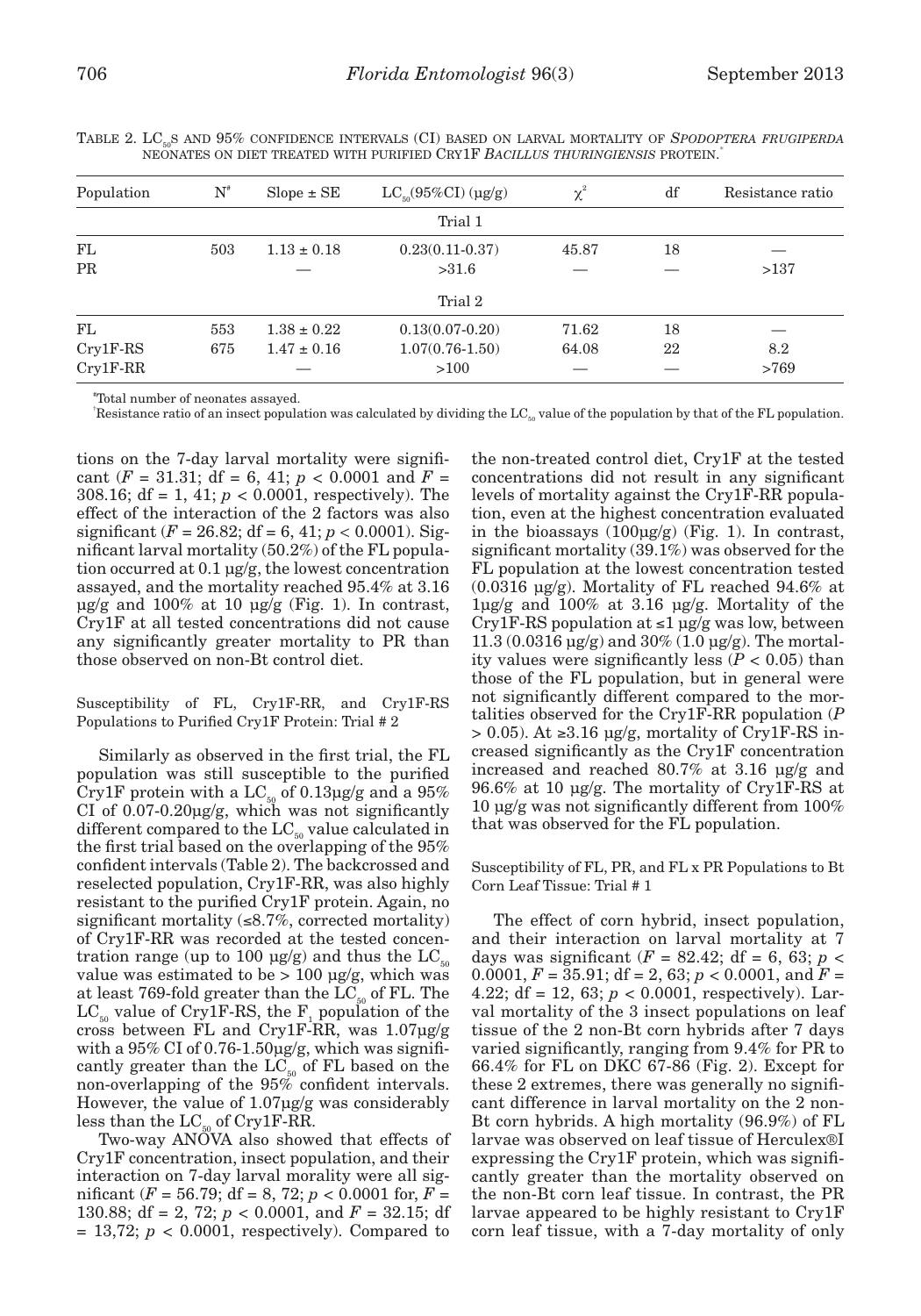

Fig. 1. Larval mortality of *Spodoptera frugiperda* after 7 days on diet treated with different concentrations of purified Cry1F protein. Mean values across all treatments in each figure followed by the same letter are not significantly different  $(P < 0.05$ ; LSMEANS test).

39.1%. This mortality level was similar to the average mortality (38.5%) of the 3 populations on the 2 non-Bt corn leaf tissue. The  $F_1$  population of the cross between  $FL \times PR$  was susceptible to Cry1F leaf tissue, producing a 7-day mortality of 83.6% (Fig. 2). This was significantly greater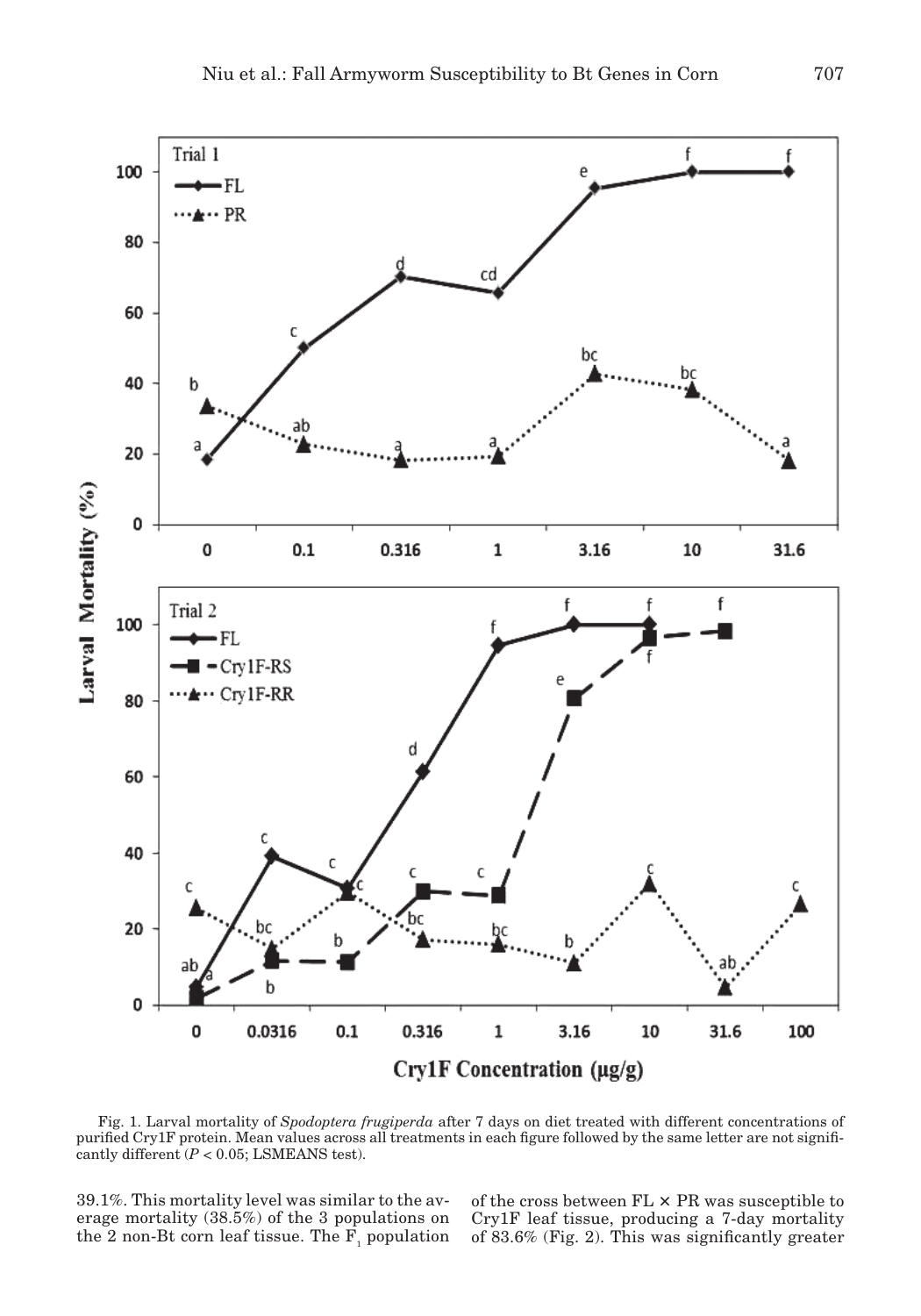$(P < 0.05)$  than that observed for PR but significantly less  $(P < 0.05)$  than the mortality of FL. However, all 3 insect populations were susceptible to leaf tissue of the 4 pyramided Bt corn hybrids. No survivors of FL were observed after 7 days on the 4 pyramided Bt corn hybrids. Mortality of the FL x PR population was also high on these pyramided Bt corn products (>95%), which was not significantly different  $(P > 0.05)$ than that observed for the FL population. PR larvae couldn't survive on Agrisure® Viptera<sup>™</sup> 3111 leaf tissue, while a few larvae (e.g. 6.2-14.1%) of PR survived on the other 3 pyramided Bt corn hybrids (Genuity®VT Double Pro™, VT Double  $Pro^{\text{TM}}$ , and SmartStax<sup>TM</sup>).

# Susceptibility of FL, Cry1F-RR, and Cry1F-RS Populations to Bt Corn Leaf Tissue: Trial # 2

As observed in the first trial, the effect of corn hybrid, insect population, and their interaction on larval mortality was all significant (*F*  = 147.88; df = 7, 71; *p* < 0.0001, *F* = 120.67; df = 2, 71;  $P < 0.0001$ , and  $F = 21.27$ ; df = 14, 71; *p* < 0 .0001, respectively). The 7-day larval mortality was in general similar  $(P > 0.05)$  on leaf tissue of the 3 non-Bt corn hybrids across the 3 insect populations with an average mortality of 36.3% (Fig. 2). Again, larval mortality of the FL population was high and not significantly different  $(P > 0.05)$  on the 5 Bt corn hybrids, ranging from 98.4-100%. The Cry1F-RS population was also susceptible to the 5 Bt corn hybrids with a mortality range of 93.0 to 100%. The mortality (93.0%) of Cry1F-RS on Herculex I was similar to that (94.5%) observed on the VT Double  $Pro<sup>TM</sup>$  but was significantly less than the mortalities (100%) on  $\check{V}T$  Triple Pro<sup>TM</sup>, SmartStax, and Viptera 3111. The backcrossed and reselected Cry1F-RR population was also not able to survive on the Viptera 3111 hybrid. In contrast, larvae of the Cry1F-RR population survived well on the Cry1F corn hybrid with a 7-day mortality of 43.8%, which was not significantly different compared to the mortalities observed on the 3 non-Bt corn hybrids. However, unlike the performance of the PR population observed in the first trial, larvae of Cry1F-RR survived well on the other 3 pyramided Bt corn hybrids. The 7-day mortality of Cry1F-RR was only 34.4% on SmartStax<sup>™</sup>, which was not significantly different than the mortalities observed on the 3 non-Bt corn hybrids. The mortality (49.2%) of Cry1F-RR on VT Double  $\operatorname{Pro}^{\scriptscriptstyle{\text{T}M}}$  was also not significantly different compared to those values recorded on the non-Bt corn leaf tissue. Mortality (67.2%) of Cry1F-RR on the VT Triple  $\text{Pro}^{\text{TM}}$  hybrid was significantly greater  $(P < 0.005)$  than the mortality on non-Bt corn leaf tissue but significantly less (*P* < 0.001) than that of FL and Cry1F-RS populations on Bt corn hybrids.

Dominance Level of Cry1F Resistance in *S. frugiperda*

Dominance level "D" measured using Stone's method (Stone 1968) based on the  $LC_{50}$  values of FL, Cry1F-RR, and Cry1F-RS populations was < -0.37, suggesting that Cry1F resistance in Cry1F-RR was recessive or incompletely recessive (Table 3). Because all 3 populations could not survive on leaf tissue of the Viptera<sup>TM</sup> 3111 hybrid or N78N-3111 in both trials, effective dominance level,  $D_{ML}$  couldn't been calculated for this Bt corn product.  $D_{ML}$  values measured based on larval mortality on leaf tissue of the other 6 Bt corn hybrids were consistent in the 2 trials, ranging from 0 to 0.33 in trial  $# 1$  and from 0 to 0.22 in trial # 2. The results suggested that the Cry1F resistance in *S. frugiperda* was functionally recessive to incompletely recessive on leaf tissue of the 5 Bt corn hybrids representing 4 Bt corn traits, Herculex®I, Genuity®VT Double Pro<sup>™</sup>, Triple  $\mathrm{Pro}^{\scriptscriptstyle{\text{TM}}}$ , and  $\mathrm{SmartStax}^{\scriptscriptstyle{\text{TM}}}$  .

### **DISCUSSION**

Since first being commercialized in 1996, Bt crops have gained an international attention and widely acceptance in the world, especially among corn and cotton producers in the United States (James 2011; NASS 2012). Cry1F expressed corn (event TC1507) was registered in 2001 in the United States to control above-ground lepidopteran pests including *S. frugiperda*. In 2003, Cry1F corn was first commercially cultivated in the United States and Puerto Rico to control *S. frugiperda*. This insect is the most important lepidopteran corn pest in Puerto Rico (US EPA 2007; Storer et al. 2012). Studies have revealed that field resistance to Cry1F corn in *S. frugiperda* occurred in late 2006 (US EPA 2007; Matten et al. 2008; Storer et al. 2010; Huang et al. 2011). In the current study, susceptibility of 2 field populations of *S. frugiperda* collected from Florida and Puerto Rico to purified Cry1F protein and corn leaf tissue of a commercial Cry1F corn hybrid was evaluated in the laboratory. Limited by the available amount of purified Bt protein, Cry1F susceptibility of *S. frugiperda* could be assayed up to only 100 µg/g in this study. No significant larval mortality of the PR and Cry1F-RR populations was observed even at the highest Cry1F con $centrations examined in the bioassays. The LC<sub>5</sub>$ values, therefore, could not be determined with the probit analysis for both populations (Table 2). Nevertheless, the results of this study clearly demonstrated that the population from Puerto Rico, compared to the Florida population, was highly resistant to both purified Cry1F protein and Cry1F corn leaf tissue. The Cry1F resistance was recessive or incompletely recessive as measured with both the Stone's dominance "D" value on Cry1F diet and the effective dominance level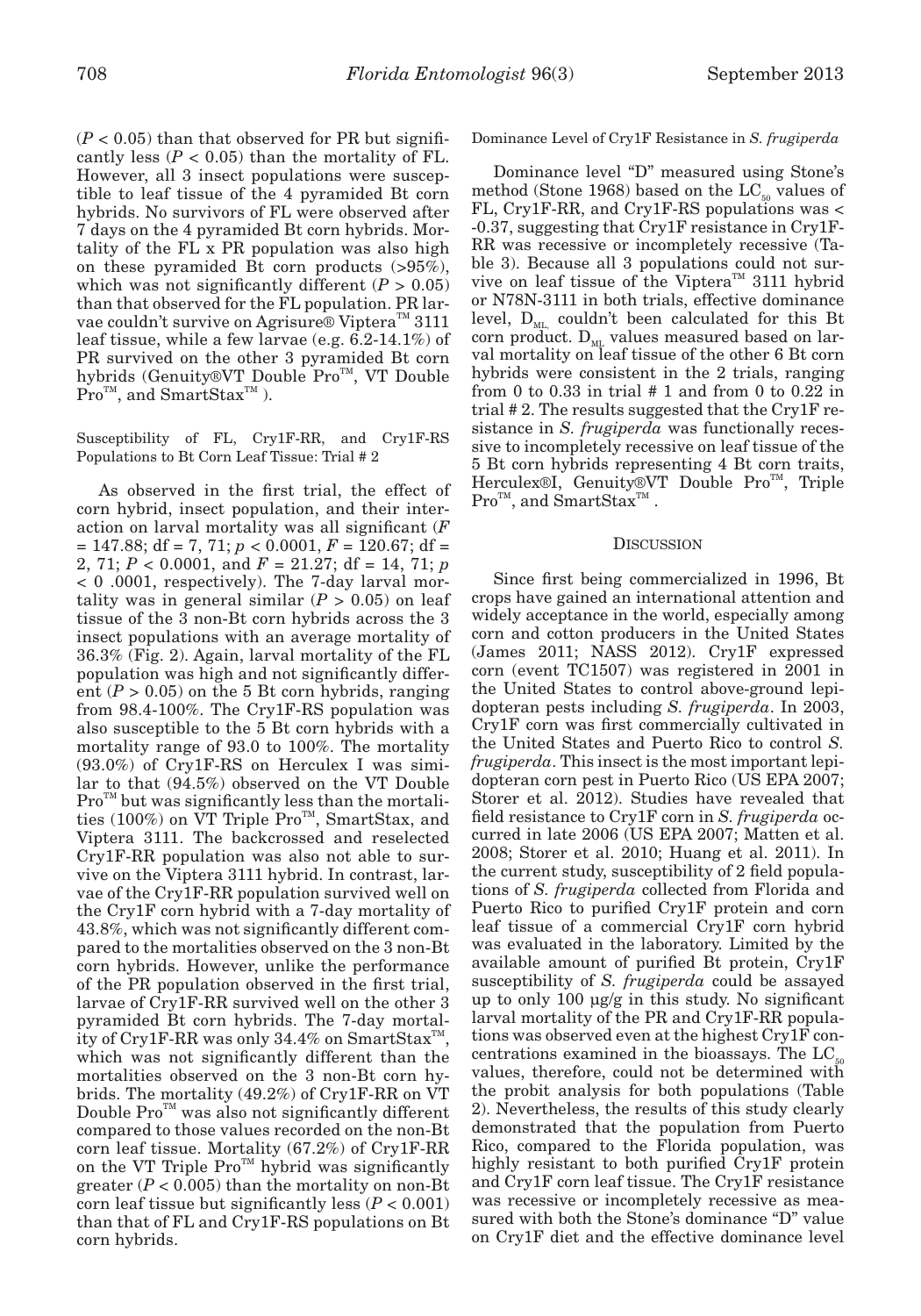

Fig. 2. Larval mortality of *Spodoptera frugiperda* after 7 days feeding on leaf tissue removed from non-Bt and Bt corn plants. Mean values across all treatments in each figure followed by the same letter are not significantly different  $(P < 0.05$ ; LSMEANS test). NonBt-1in trial one = DKC 61-22, NonBt-1 in trial #2 = DKC 63-45, NonBt-2 in trial #1 = DKC 67-86, NonBt-2 in trial #2 = N78N-GT, NonBt-3 in trial #2 = Pioneer 31G66, HX1 = Pioneer 31D59, VT-2P in trial #1 =DKC 64-04, VT-2P in trial #2 = DKC 63-87, VT-3P in trial #1 =DKC 67-88 VT-3P in trial #2 = DKC 62-97, SmartStax = DKC 61-21, VIP = N78N-3111.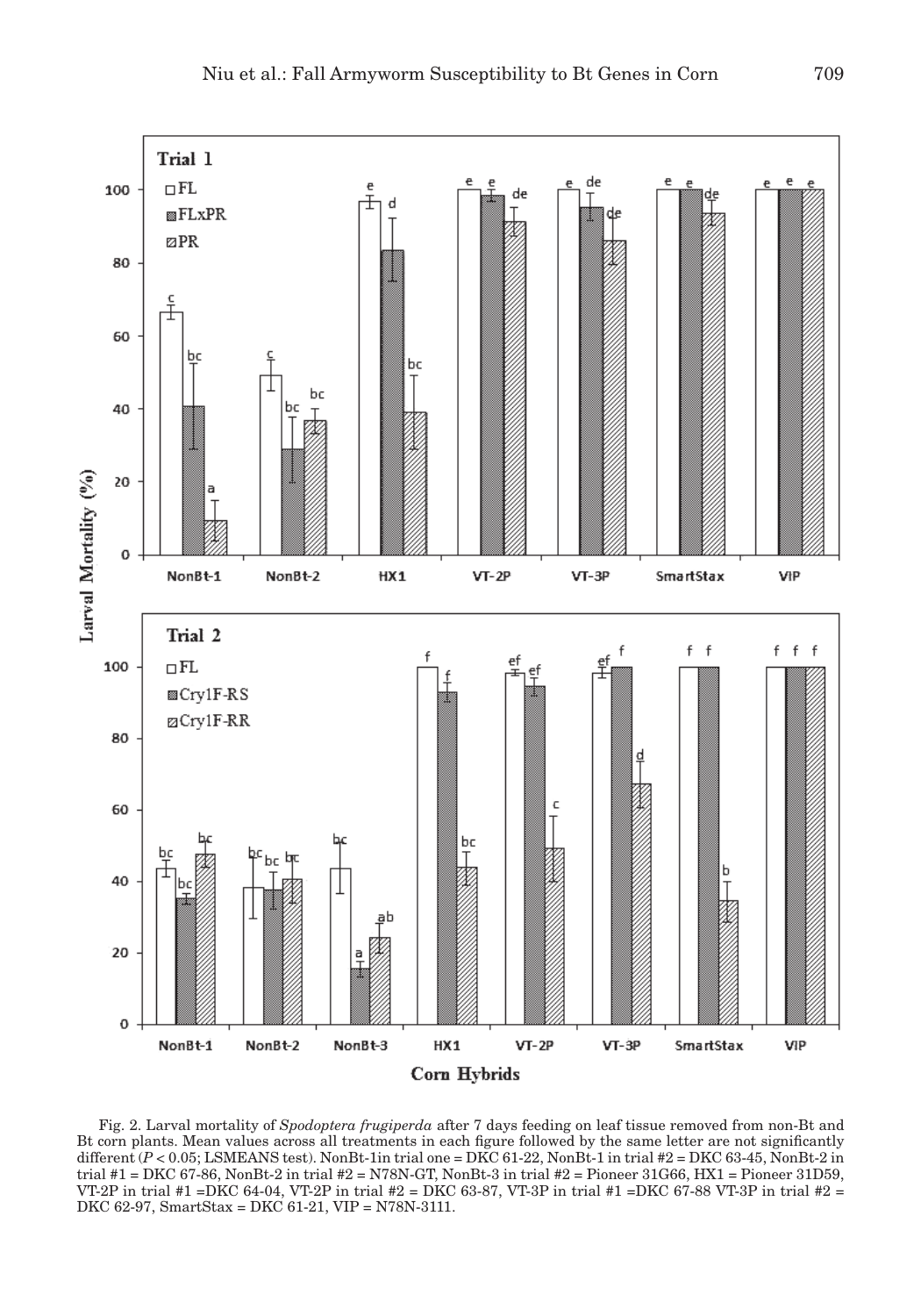Table 3. Dominance Level of Cry1F resistance in *Spodoptera frugiperda* computed using data from diet incorporating and leaf tissue bioassays.

| Test material and trial                 | Dominance<br>$level*$ |
|-----------------------------------------|-----------------------|
| Stone's dominance "D" value             |                       |
| Diet incorporating, trial-2             | $-0.37$               |
| Effective dominance " $D_{\text{ML}}$ " |                       |
| Pioneer 31D59, leaf tissue-trial 1      | 0.23                  |
| DKC 64-04, leaf tissue, trial-1         | 0.19                  |
| DKC 67-88, leaf tissue, trial-1         | 0.33                  |
| DKC 61-21, leaf tissue, trial-1         | 0.00                  |
| N78N-3111, leaf tissue, trial-1         |                       |
| Pioneer 31D59, leaf tissue, trial-2     | 0.12                  |
| DKC 63-87, leaf tissue, trial-2         | 0.08                  |
| DKC 62-97, leaf tissue, trial-2         | 0.00                  |
| DKC 61-21, leaf tissue, trial-2         | 0.00                  |
| N78N-3111, leaf tissue, trial-2         |                       |

\* Stone's dominance "D" value ranges from -1 to 1: a value of -1 indicates resistance is completely recessive; a value of 0 suggests resistance is addictive; and a value of 1 implies resistance is completely dominant. Effective dominance  ${}^{\omega}D_{ML}$ " ranges between 0 and 1.  $D_{\scriptscriptstyle \rm ML}$  = 0 refers to a completely recessive resistance and  $D_{\text{ML}} = 1$  means the resistance is completely dominant.

" $D_{\text{M}}$ " on Cry1F corn leaf tissue. In the calculation of dominance, the FL population was considered homozygous susceptible with no resistance alleles. The resistance could be more recessive than that measured in this study if the assumption was not true. The dominance levels of the Cry1F resistance estimated in this study appeared to be similar as reported in another population of *S. frugiperda* collected from Puerto Rico in 2007 (Storer et al. 2010). It was reported that upon an initial confirmation of the field resistance to Cry1F corn in Puerto Rico, the technology providers immediately stopped the commercial sale of Cry1F corn seeds to growers in this area (Matten et al. 2008; Storer et al. 2010). Although limited by the insect sampling in the current study, our results suggest that the field resistance to Cry1F corn was persistent in Puerto Rico even after several yr without planting of Cry1F corn. A recent study also reported that field populations of *S. frugiperda* collected from 2 other locations in 2011 were still highly resistant to Cry1F protein in diet (Storer et al. 2012).

In both leaf tissue tests, all 5 populations of *S. frugiperda* could not survive for 7 days on the  $A$ grisure® Viptera<sup>™</sup> 3111 hybrid. The results suggested that Viptera<sup>TM</sup>3111 Bt corn could completely overcome the Cry1F resistance and thus should provide a means for managing Cry1F resistance in this important target pest of Bt corn.

In a previous study, survival of 14,400 neonates from 150 two-parental family lines of *S. frugiperda* collected from Florida and Louisiana was evaluated on Agrisure® Viptera™ 3111 plants using an  $F_2$  screen (Yang et al. 2013). Results of that study showed that all larvae were killed within 7 days on Viptera<sup>TM</sup> 3111 corn leaf tissue. Although both the current and previous studies were not designed to evaluate the high dose assumption, the results of these studies suggest that Viptera<sup>™</sup> 3111 corn is highly effective and likely produces a "high-dose" against *S. frugiperda*.

The Cry1F-susceptible population, FL, and the 2 $F_1$  populations of 2 crosses, FL x PR and Cry1F-RS, were also susceptible to the other 3 pyramided Bt corn products: Genuity®VT Double  $\text{Pro}^{\text{TM}}$ , Triple  $\text{Pro}^{\text{TM}}$ , and SmartStax<sup> $\text{TM}}$ </sup>. The 7-day mortality on these Bt corn products was  $\geq 94.5\%$ in both trials (Fig. 2). The results demonstrated that the Cry1F resistance in *S. frugiperda* was functionally recessive or nearly completely recessive on corn leaf tissue of the 3 pyramided Bt corn traits as showed in the  $\mathbf{D}_\text{\tiny ML}$  values in Table 3. However, performance of the Cry1F resistant populations (PR and Cry1F-RR) on corn leaf tissue of Genuity®VT Double Pro™, Triple Pro<sup>™</sup> , and SmartStax<sup>™</sup> varied between the 2 trials. In the first trial, PR larvae appeared to be susceptible to the 3 pyramided Bt corn products with a 7-day mortality of 85.9-93.8% (Fig. 2). In contrast, larvae of the backcrossed and reselected population, Cry1F-RR, survived well on the 3 pyramided Bt corn products in the second trial with a 7-day mortality of only 34.4 to 67.2% (Fig. 2). The exact reasons causing the difference are unknown. One of the most likely reasons could be due to a result of the continued selections on Cry1F corn leaf tissue both before and after the backcross. For example, the original population (PR) collected from Puerto Rico might still not be homozygous for the Cry1F resistance and continued selection on Cry1F corn leaf tissue could eliminate the susceptible and probably heterozygous individuals in the population and thus could further elevate the resistance level in the Cry1F-RR population.

Additional studies are still needed to demonstrate if the Cry1F-RR population could survive on whole plants of these pyramided Bt corn products. Nevertheless, the results of the current study suggest that at least some levels of crossresistance to the 3 pyramided Bt corn traits exist in Cry1F corn resistant *S. frugiperda*. Both VT Double  $Pro^{TM}$  and Triple  $Pro^{TM}$  contain  $Cry1A.105$  and  $Cry2Ab2$ , while SmartStax<sup>TM</sup> expresses those proteins and Cry1F. Cry1A.105 is a chimeric gene comprised of domains I and II which are identical with the respective domains from Cry1Ab and Cry1Ac and domain III of Cry1F (Biosafety Clearing-House 2009). Thus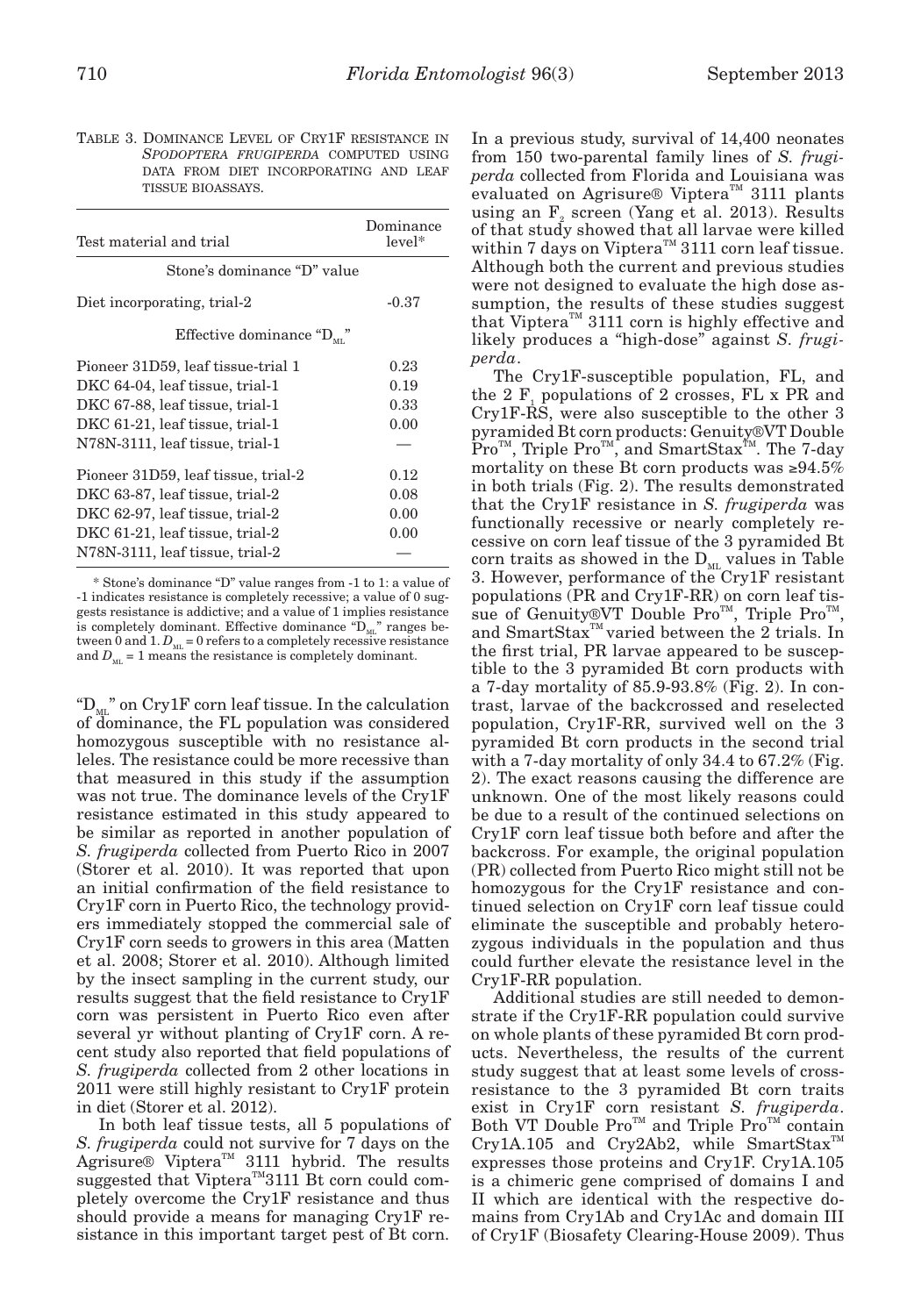it should not be surprising that some levels of cross-resistance could exist between Cry1F and Cry1A.105 because of the association in the gene structures of the 2 proteins. Studies have shown that *S. frugiperda* was somewhat tolerant to the single gene Cry1Ab corn hybrids (US EPA 2001b; Chilcutt et al. 2007; Hardke et al. 2011; Huang et al. 2011). In addition, Cry1Ac usually shares similar binding sites with Cry1Ab in the insect midgut membranes (Ballester et al. 1999; Ferré & Van Rie 2002; Hua et al. 2001; Tan 2010) and thus Cry1Ab resistance is often found to be cross-resistant to Cry1Ac in many insect species (Tabashnik et al. 1994; Ferré &Van Rie, 2002; Rang et al. 2004; Siqueira et al. 2004; Wu et al. 2009; Pereira et al. 2010; Tan 2010; Crespo et al. 2011; Zhang et al. 2013). Cry2Ab2 is a different protein compared to Cry1A and studies have shown that a Cry1A resistant insect is usually not cross-resistant to Cry2Ab2 (Wu et al. 2009; Brévault et al. 2009; Sivasupramaniam et al. 2008). Thus, the survival of the Cry1F-RR population on the 3 pyramided Bt corn products, Genuity®VT Double Pro<sup>™</sup>, VT Triple Pro<sup>™</sup>, and  $SmartStax^{TM}$ , could be due to a combination factor of cross-resistance and the expression level of Cry2Ab2 protein that may be not high enough by it alone to kill the Cry1F resistant larvae in a 7-day period of bioassays. The possible crossresistance between single-gene and pyramided Bt corn in *S. frugiperda* suggest that careful selection of different Bt genes is essential in use of gene pyramiding strategy for resistance management.

#### **ENDNOTES**

This article is published with the approval of the Director of the Louisiana Agricultural Experiment Station as manuscript No.2012-234-7661. This project represents work supported by the Louisiana Soybean and Feed Grain Promotion Board and USDA NC-205. This paper reports research results only. Mention of a proprietary product name does not constitute an endorsement for its use by Louisiana State University Agricultural Center and USDA-ARS.

#### References Cited

- ABBOTT, W. S. 1925. A method of computing the effectiveness of an insecticide. J. Econ. Entomol. 18: 265- 267.
- Ballester, V., Granero, F., Tabashnik, B. E., Malvar, T., AND Ferre, J. 1999. Integrative model for binding of *Bacillus thuringiensis* toxins in susceptible and resistant larvae of the *diamondback moth* (*Plutella xylostella*). Appl. Environ. Microbiol. 65:1413-1419.
- Biosafety Clearing-House. 2009. Gene information, Cry1A.105. (http://bch.cbd.int/database/record. shtml?documentid=43771, Sep 2012).
- Bourguet, D., Genissel, A., and Raymond, M. 2000. Insecticide resistance and dominance levels. J. Econ. Entomol. 93: 1588-1595.
- Brévault, T., Prudent, P., Vaissayre, M., AND Carrière. Y. 2009. Susceptibility of Helicoverpa armigera (Lepidoptera: Noctuidae) to Cry1Ac and Cry2Ab2 insecticidal proteins in four countries of the West African cotton belt. J. Econ. Entomol. 102: 2301-9.
- Buntin, G. D., Lee, R. D., Wilson, D. M., and McPherson, R. M. 2000. Evaluation of YieldGard transgenic resistance for control of fall armyworm and corn earworm (Lepidoptera: Noctuidae) on corn. Florida Entomol. 84: 37-42.
- Buntin, G. D., All, J. N., Lee, R. D., and Wilson, D. M. 2004. Plant-incorporated *Bacillus thuringiensis*  resistance for control of fall armyworm and corn earworm (Lepidoptera: Noctuidae) in corn. J. Econ. Entomol. 97: 1603-1611.
- Buntin, G. D. 2008. Corn expressing Cry1Ab or Cry1F endotoxin for fall armyworm and corn earworm (Lepidoptera: Noctuidae) management in field corn for grain production. Florida Entomol. 91: 523-530.
- Burkness, E. C., Dively, G., Patton, T., Morey, A. C., and Hutchison, W. D. 2010. Novel Vip3A *Bacillus thuringiensis* (Bt) maize approaches high-dose efficacy against *Helicoverpa zea* (Lepidoptera: Noctuidae) under field conditions. GM Crop 1:1-7.
- Chilcutt, C. F., Odvody, G. N., Correa, J. C., and Remmers, J. 2007. Effects of *Bacillus thuringiensis* transgenic corn on corn earworm and fall armyworm (Lepidoptera: Noctuidae) densities. J. Econ. Entomol. 100: 327-334.
- Crespo, A. L. B., Rodrigo-Simón, A., Siqueira, H. A. A., Pereira, E.J.G., Ferré, J., AND Siegfried, B. D. 2011. Cross-resistance and mechanism of resistance to Cry1Ab toxin from *Bacillus thuringiensis* in a field-derived strain of European corn borer, *Ostrinia nubilalis*. J. Invertebr. Pathol. 107: 185-192.
- Difonzo, C., and Collen, E. 2012. Handy Bt trait table. http://www3.ag.purdue.edu/agry/PCPP/Documents/Entry%20forms/Handy\_Bt\_Trait\_Table.pdf , Sept. 2012].
- Ferré, J., AND Van Rie, J. 2002. Biochemistry and genetics of insect resistance to *Bacillus thuringiensis*. Ann. Rev. Entomol. 47: 501-533.
- Finney, D. J. 1971. Probit analysis. Cambridge University Press, England.
- Ghimire, M. N., Huang, F., Leonard, R. B., Head, G. P., and Yang, Y. 2011. Susceptibility of Cry1Absusceptible and—resistant sugarcane borer to transgenic corn plants containing single or pyramided *Bacillus thuringiensis* genes. Crop Protect. 30:74-81.
- Hardke, J. T., Leonard, B. R., Huang, F., and Jackson, R. E. 2011. Damage and survivorship of fall armyworm (Lepidoptera: Noctuidae) on transgenic field corn expressing *Bacillus thuringiensis* Cry proteins. Crop Protect. 30: 168-172.
- Hua, G., Masson, L., Jurat-Fuentes, J. L., Schwab, G., and Adang, M. J. 2001. Binding analyses of *Bacillus thuringiensis* Cry delta-endotoxins using brush border membrane vesicles of *Ostrinia nubilalis*. Appl. Environ. Microbiol. 67: 872-879.
- Huang, F., Leonard, B. R., and Wu, X. 2007. Resistance of sugarcane borer to *Bacillus thuringiensis* Cry1Ab toxin. Entomol. Exp. Appl. 124: 117-123.
- Huang, F., Andow, D. A., and Buschman, L. L. 2011. Success of the high-dose⁄refuge resistance manage-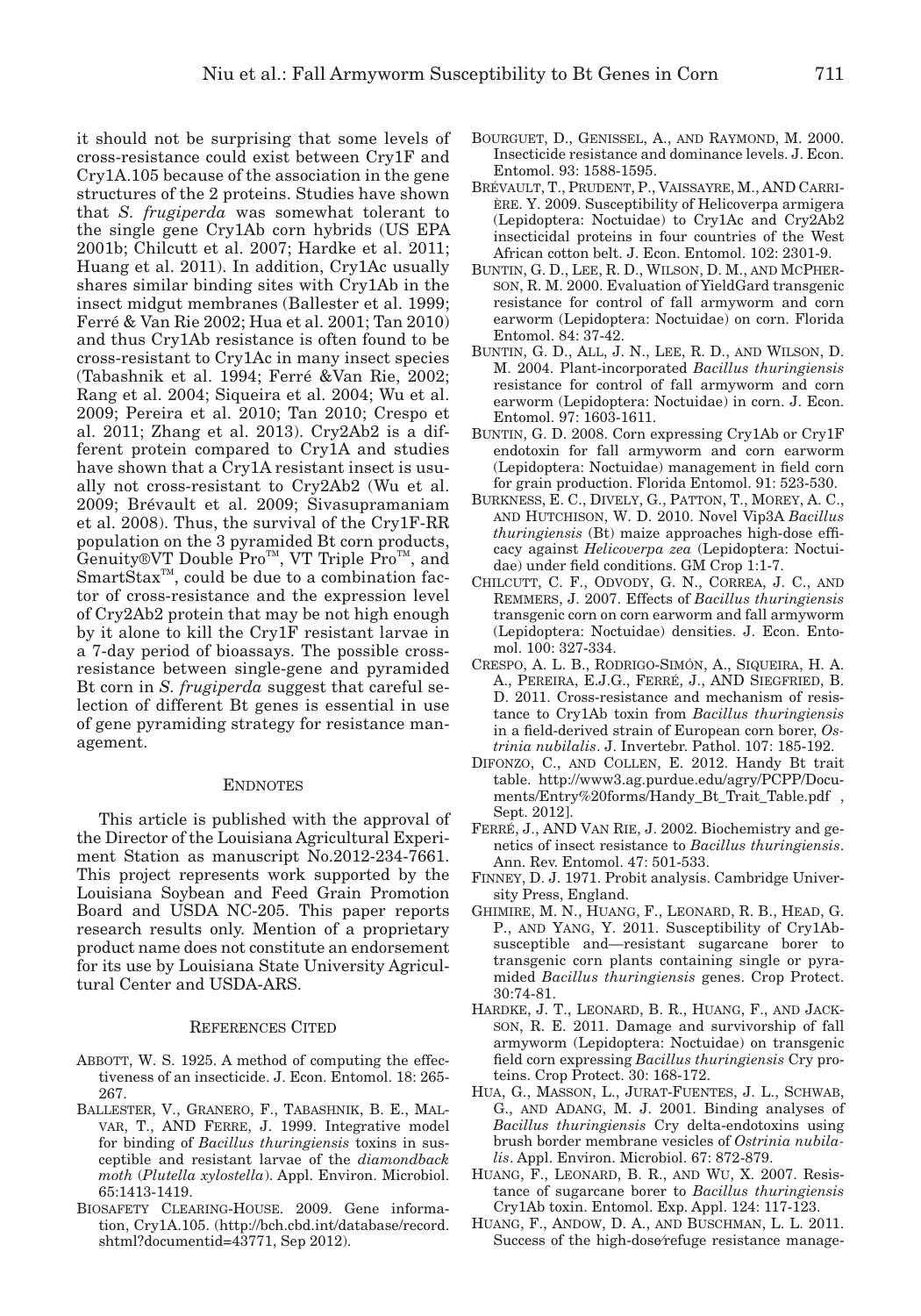ment strategy after 15 years of Bt crop use in North America. Entom. Exp. App. 140: 1-16.

- James, C. 2011. Global status of commercialized biotech/GM crops: 2011. *ISAAA Brief* No. 43. ISAAA: Ithaca, NY, USA.
- Masson, L., Erlandson, M., Pusztai-Carey, M., Brousseau, R., Juarez-Perez, V., AND Frutos, R. 1998. A holistic approach for determining the entomopathogenic potential of *Bacillus thuringiensis* strains. Appl. Environ. Microbiol. 64: 4782-4788.
- Matten, S. R., Head, G. P., and MacIntosh, S. C. 2008. How government regulation can help or hinder the integration of Bt crops within IPM programs. *In* J. Romeis, A. M. Shelton, G. G. Kennedy (eds.), Integration of Insect Resistant Genetically Modified Crops with IPM Programs. Springer Science þ Business Media B. V., New York, USA, pp. 27-39.
- Monsanto. 2012. IRM grower guide: insect resistance management for U.S. corn and cotton-growing areas. (http://www.monsanto.com/products/Pages/insectresistance-management.aspx, Sep 2012).
- NASS (National Agricultural Statistics Service). 2012. Acreage. USDA, Washington, DC. (http://usda. mannlib.cornell.edu/MannUsda/viewDocumentInfo. do?documentID=1000, Sep 2012).
- PASHLEY, D. P. 1986. Host associated genetic differentiation in fall armyworm (Lepidoptera: Noctuidae): a sibling species complex. Ann. Entomol. Soc. Am. 79: 898-904.
- Pashley, D. P., Johnson, S. J., and Sparks, A. N. 1985. Genetic population structure of migratory moths: the fall armyworm (Lepidoptera: Noctuidae). Ann. Entomol. Soc. Am. 78: 756-762.
- PEREIRA, E. J. G., SIQUEIRA, H. A. A., ZHUANG, M., Stoner, N. P., and Siegfried, B. D. 2010. Measurements of Cry1F binding and activity of luminal gut proteases in susceptible and Cry1F resistant *Ostrinia nubilalis* larvae (Lepidoptera: Crambidae). J. Invertebr. Pathol. 103: 1-7.
- Pusztai-Carey, M., Carey, P., Lessard, T., and Yaguchi, M. 1995. Isolation, quantification and purification of insecticidal proteins from endotoxins of *Bacillus thuringiensis*. US Patent No.5356788.
- Rang, C., Bergvingson, D., Bohorova, N., Hoisington, D., and Frutos, R. 2004. Competition of *Bacillus thuringiensis* Cry1 toxins for midgut binding sites: a basis for the development and management of transgenic tropical maize resistant to several stemborers. Curr. Microbiol. 49: 22-27.
- SAS Institute Inc. 2010. SAS/STAT: 9.3 User's Third Edition SAS Institute Inc, Cary, NC.
- Siebert, M. W., Tindall, K. V., Leonard, B. R., Van Duyn, J. W., and Babcock, J. M. 2008. Evaluation of corn hybrids expressing Cry1F (Herculex®I insect protection) against fall armyworm (Lepidoptera: Noctuidae) in the southern United States. J. Entomol. Sci. 43: 41-51.
- Siqueria, H. A. A., Moellenbeck, D. J., Spencer, T. A., AND Siegfried, B. D. 2004. Cross-resistance of Cry1Ab-selected *Ostrinia nubilalis* (Lepidoptera: Crambidae) to *Bacillus thuringiensis* δ-endotoxins. J. Econ. Entomol. 97:1049-1057.
- Sivasupramaniam, S., Moar, W. J., Ruschke, L. G., Osborn, J. A., Jiang, C., Sebaugh, J. L., Brown, G. R., Shappley, Z. W., Oppenhuizen, M. E., Mullins, J. W., and Greenplate, J. T. 2008. Toxicity and characterization of cotton expressing *Bacillus thuringiensis* Cry1Ac and Cry2Ab2 proteins for con-

trol of lepidopteran pests. J. Econ. Entomol. 101: 546-54.

- Stone, B. F. 1968. A formula for determining degree of dominance in cases of monofactorial inheritance of resistance to chemicals. W. H. O. Bull. 38: 325-326.
- Storer, N. P., Babcock, J. M., Schlenz, M., Meade, T., Thompson, G. D., Bing, J. W., and Huckaba, R. M. 2010. Discovery and characterization of field resistance to Bt maize: *Spodoptera frugiperda* (Lepidoptera: Noctuidae) in Puerto Rico. J. Econ. Entomol. 103: 1031-1038.
- Storer, N. P., Kubiszak, M. E., King, J. E., Thompson, G. D., and Santos, A. C. 2012. Status of resistance to Bt maize in *Spodoptera frugiperda*: Lessons from Puerto Rico. J. Invert. Pathol. 110: 294-300.
- Syngenta. 2012. Corn trait Information: Agrisure Viptera™ 3111. (http://www.syngenta.com/country/us/ en/Seeds/Traits/CornTraits/Pages/content\_authoring\_Agrisurevip3111.aspx, Sep 2012).
- Tabashnik, B. E., Finson, N., Johnson, M. W., and Heckel, D. G. 1994. Cross-resistance to *Bacillus thuringiensis* toxin CryIF in the diamondback moth. Appl. Environ. Microbiol. 60: 4627-4629.
- Tan, S. Y. 2010. Comparative susceptibility and binding of Cry1 *Bacillus thuringiensis* toxins to the Asian (*Ostrinia furnacalis* Guenée) and European (*Ostrinia nubilalis* Hübner) corn borers (Lepidoptera: Crambidae). PhD Dissertation. University of Nebraska, 161 pp.
- US EPA (United States Environmental Protection Agency). 2001a. Biopesticide registration action document: *Bacillus thuringiensis* Cry1F Corn. (bch.cbd.int/database/attachment/?id=10711, Sep 2012).
- US EPA (UNITED STATES ENVIRONMENTAL PROTECtion Agency). 2001b. Biopesticide registration action document: *Bacillus thuringiensis* plant-incorporated protectants. (http://www.epa.gov/oppbppd1/ biopesticides/pips/bt\_brad.htm, Apr 2012).
- US EPA (United States Environmental Protection Agency). 2007. Review of Dow AgroScience's (and Pioneer HiBred's) submission (dated July 12, 2007) regarding fall armyworm resistance to the Cry1F protein expressed in TC1507 Herculex® I insect protection maize in Puerto Rico (EPA registrations 68467-2 and 29964-3). DP Barcode: 342635. Decision: 381550. MRID#: 471760-01. US EPA, Washington, DC, USA.
- US EPA (United States Environmental Protection Agency). 2009. Biopesticide registration action document: *Bacillus thuringiensis* Vip3Aa20 insecticidal protein and the genetic material necessary for its production (*via* elements of vector pNOV1300) in event MIR162 maize (OECD unique identifier: SYN-IR162-4). (http://cera-gmc.org/docs/ decdocs/09-131-023.pdf, Sep 2012)
- US EPA (United States Environmental Protection Agency). 2010. Biopesticide registration action document: *Bacillus thuringiensis* Cry1A.105 and Cry-2Ab2 insecticidal proteins and the genetic material necessary for their production in corn. (http://www. epa.gov/oppbppd1/biopesticides/pips/mon-89034 brad.pdf, Sep 2012].
- Wu, X., Leonard, B. R., Zhu, Y. C., Abel, C. A., Head, G. P., and Huang, F. 2009. Susceptibility of Cry1Abresistant and -susceptible sugarcane borer (Lepidoptera: Crambidae) to four *Bacillus thuringiensis* toxins. J. Invertbr. Pathol. 100: 29-34.